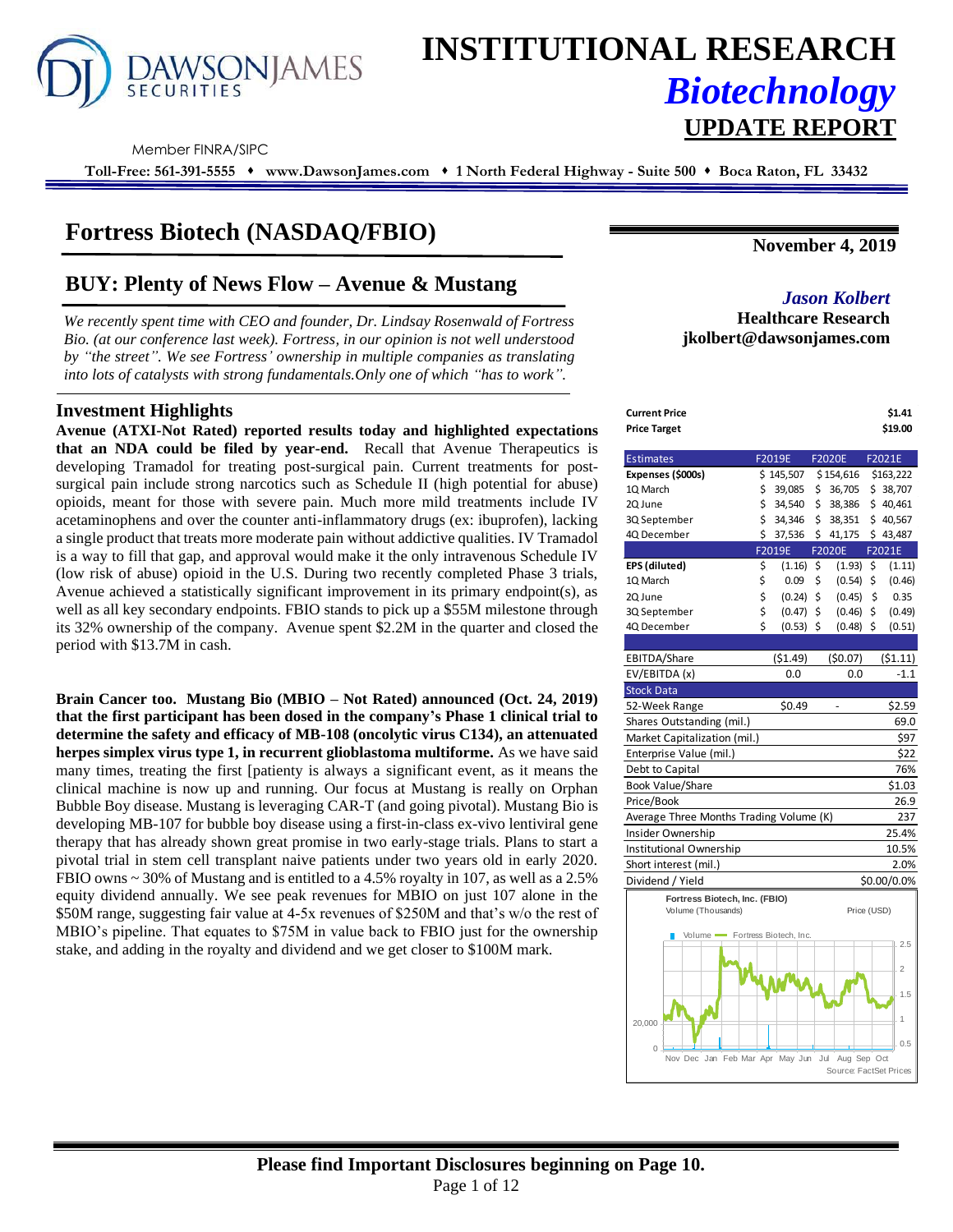

**Cancer Immunotherapy – Building a Better Mouse Trap (TKI & PD-L1).** CheckPoint (CKPT) is developing an EGFR Tyrosine Kinase Inhibitor (TKI) known as CK-101 and has an anti-PD-L1 antibody (Cosibelimab). CK-101 is in early (Phase 1) development for EGFR positive lung cancer. The goal is here is to develop an improved TKI versus Tarceva, Iressa and or Tagrisso, efficacy, and adverse events profile. Recent data suggests a high tolerance of CK-101 across multiple dose groups with preliminary activity for treating the cancer. On the PD-L1 side, interim data shows substantial efficacy in multiple tumor types with a well-tolerated safety profile. So how does FBIO benefit? CKPT is 32% owned by FBIO, gets a 4.5% royalty on sales of both programs above and again, here too, receives an annual 2.5% equity dividend. Clinical progression of the TKI could go pivotal in 2020 and the PD-L1 in 2021. Since the TKI and PD-L1 space represents blockbuster opportunities if fully developed, the revenue potential is high, which means FBIO's 32% stake in CKPT as well as the royalty could prove quite valuable. For modeling purposes, if we assume just a 10% market share and a 30% probability of success, it still equates to revenues over \$300M in revenues and \$15M in royalties. Double that for the PD-L1. This suggests Checkpoint could easily be worth 3-5x revenues or \$2B in market value (must be adjusted for NPV). 32% of which is owned by FBIO or \$640M in value, and again that is without the royalty or dividend valued.

**A Unique Model That Manages Risk but Keeps the Upside.** We have known the senior management of Fortress for more than a decade and have the highest respect for the track record of this team to create shareholder value while finding, developing to key inflection points and finally commercializing value-creating therapeutics. The platform value of the Fortress Machine should not be underestimated. We believe its value goes beyond just the sum of the parts of the therapeutics in its pipeline (there are many) and the multiple ownership stakes in its public companies such as Avenue Therapeutics (ATXI – Not Rated) where Fortress owns ~32% of this \$100M MC company, but its real value is in the discovery, licensing, company infra-structure (access to a pool of CEO/CFO/CMO/CSO's and the right boards) as well as established vendors (CRO's, investment banks, regulatory expertise) to create the next company.

**Cyprium Therapeutics (private), 89% owned by Fortress - Menkes Disease.** Cyprium is developing CUTX-101 for Menkes disease, a rare genetic disorder, affecting about 1 in 100,000 newborns. The disease may cause weak muscle and bone structure, a delay in normal development, seizures, neurodegeneration, and many other painful symptoms and ultimately death. Because of the intensity of the symptoms, infants diagnosed with Menkes disease rarely live past three years of age. CUTX – 101 showed a 28% reduction in mortality (early treatment) and improvements in neurodevelopment in a Phase 1-2 trial. A Phase 3 trial in now underway with an NDA filing in 2020 possible. Given the nature of this disease, a pediatric voucher is also possible. These vouchers are typically monetized at \$50- \$200M. We also note that Fortress receives a 4.5% royalty.

C**aelum Biosciences (private), 43% owned by Fortress.** Alexion owns just under 20% (\$30M investment) in Caelum. The lead program is CAEL-101 (partnered with Alexion). We note that Alexion is obligated to make a \$30M payment based on certain milestones (such as 50% enrollment in the current Phase 2 trial combined with other elements, manufacturing, et al.). Alexion has the option to acquire Caelum (60 days post Phase 2 data) for \$160M (upfront) up to a total value of \$500M, (which translates into \$60M value to Fortress). CAEL-1 is an amyloid fibril targeted therapy designed to reduce/eliminate amyloid deposits in patients with AL amyloidosis, a rare disorder that results in misfolded immunoglobulin light chain protein that builds up in tissues and organs, principally the kidneys and heart. The Phase 2 trial is expected to begin next year with data 12 months from the start. Again, based on Alexion's option, we place the value of Fortress position between \$50 and \$75M and we note that acquisition is triggered if Alexion is acquired.

**Journey Medical Corporation – Internal Fortress Company**. \$23M in revenues from dermatology franchise in 2018. Targadox (doxycycline) is the lead product, indicated for acne. The company is cash-flow positive today and could contribute \$5-10M in cash annually depending on the growth of the core franchise. Typically, we value top-line revenues at 3-5x, and free cash flow at 6-10x, so it's fair to equate value to this franchise. With that said, we expert Journey to continue to grow through product acquisition, making significantly higher top line and bottom line revenue contributions to Fortress over-time.

**That's Not All.** Fortress also has several additional internal private companies such as Aevitas Therapeutics Inc. (gene therapy), Cellvation Inc. (traumatic brain injury), Helocyte Inc. (CMV) and Tamid Bio Inc. (adeno-associated virus therapeutics). As these are earlier stage platforms, we do not for conservatism include their value in our assessment.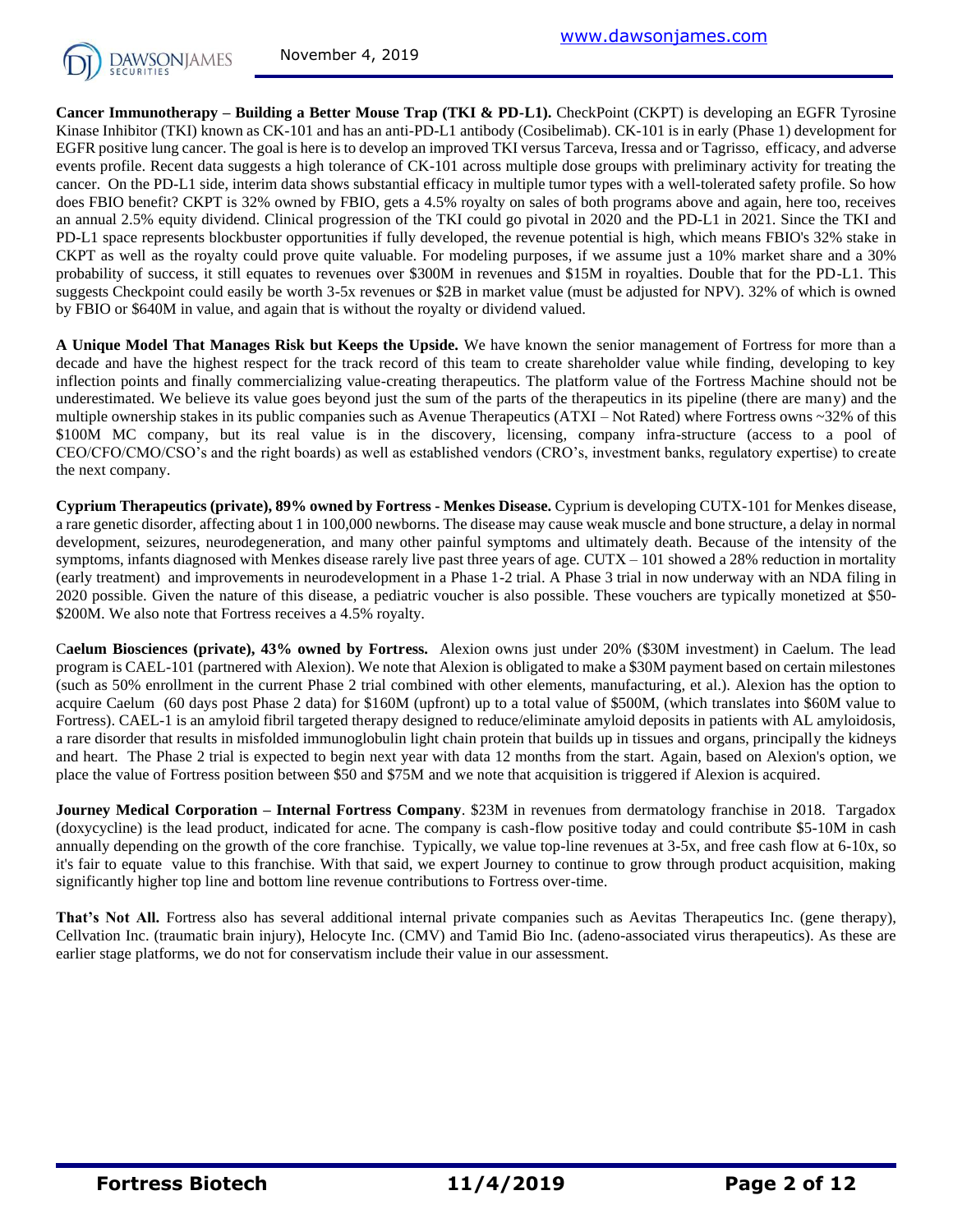

**Valuation:** Valuation is a complex discussion as there are multiple ways to value a "platform therapeutics company" like Fortress that has significant ownership stakes in multiple public companies with the right to royalties and certain milestones, internal products that are generating revenues and internal private companies that have therapeutic pipeline candidates. We choose to model the key products as they exist (inside or outside the company) and project them, based on the ownership percentage, to the Fortress income statement. We separate royalties and milestones. We model internal products as well. We then assume the complete consolidated R&D, SG&A plus the Fortress current share count (dilution) to project 2030 revenues, expenses, and ultimately net income. We recognize that the income statement, balance sheet and cash flow statements need to be adjusted, (consolidated as they are, they do not paint the best picture of Fortress finances, which we believe is actually improved, when "de-consolidated") to provide the best operational picture of the company. We believe our model is conservative as we only partially count the revenues versus the consolidated expenses, based on the company's controlling interest of the outside companies.

For each product we make certain assumptions about timing and probability of success (POS) and apply these assumptions to our model. Our POS factor ranges from as low as just 30% to as high as 70% based on what we feel the data has shown, as well as the chances that the drug can be commercialized. On top of this, we then apply a risk rate of 15% in our Free Cash Flow to the Firm (FCFF), Discounted EPS (dEPS) and Sum of the Parts (SOP) models. We then average the result and round to the nearest whole number to derive our \$19.00- 12-month price target.

**Risk to our thesis, include the following:** (1) commercial; (2) regulatory; (3) clinical; (4) manufacturing; (5) financial; (6) liability; and (7) intellectual property. We review these and other risks in the risk section of this report.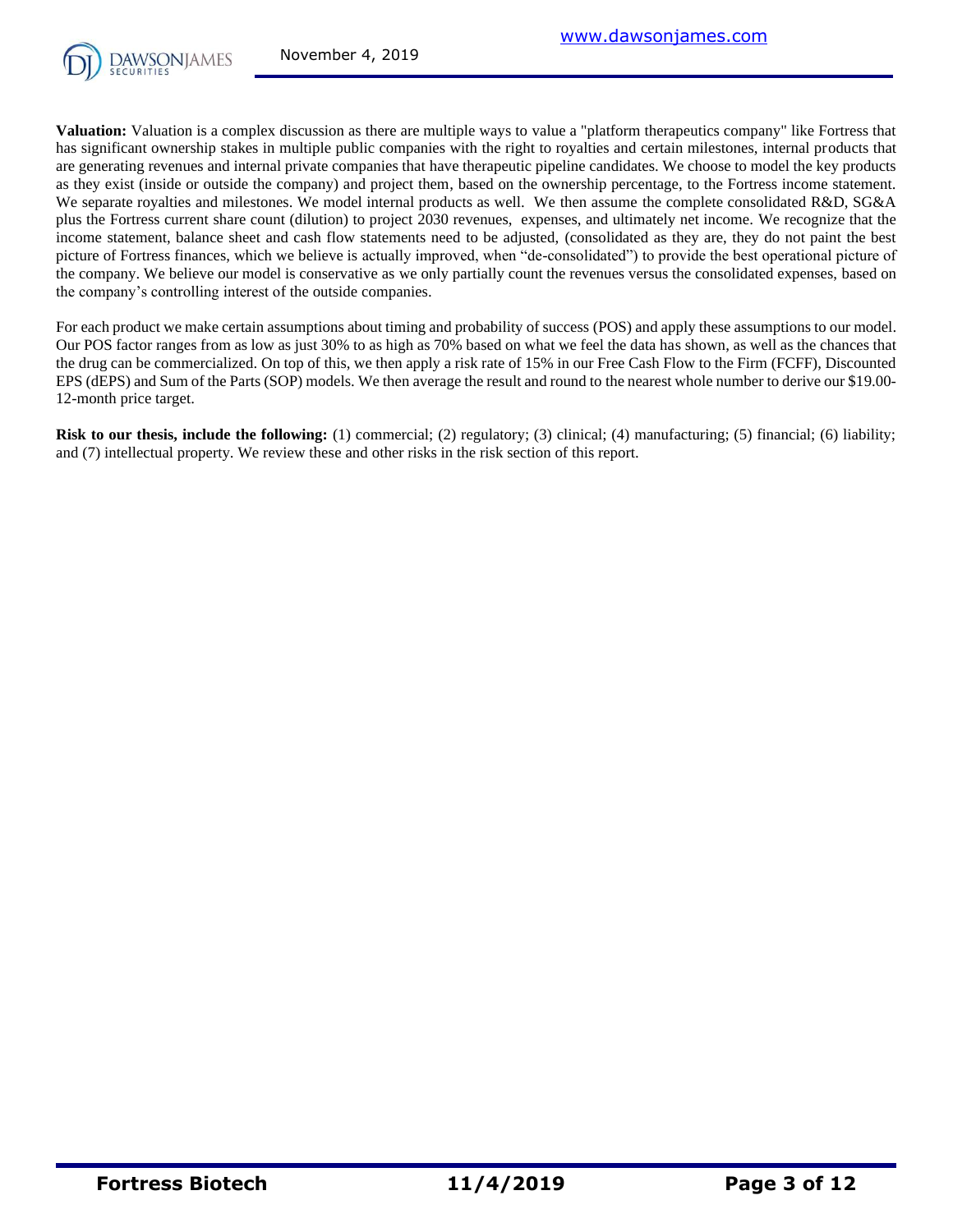

### **Exhibit 1. Fortress Biotech Companies and Catalysts.**

| <b>Product</b>  | Company                        | <b>Event</b>                                         | <b>Timeline</b>  | <b>Impact</b> |
|-----------------|--------------------------------|------------------------------------------------------|------------------|---------------|
| IV Tramadol     | <b>Avenue Therapeutics</b>     | Second Pivotal Phase 3 results                       | $\prime\prime$   | +             |
|                 | 32% Owned by Fortress          | Open-label safety study                              | $\frac{1}{2}$    |               |
|                 | Milestones too (\$55M)         | File NDA/BLA                                         | 4Q19             | $\ddot{}$     |
|                 | <b>Indication: Pain</b>        | Potential US approval                                | 4Q20             | $\ddot{}$     |
|                 |                                | Potential US launch                                  | 1Q21             |               |
| MB-107          | <b>Mustang Bio</b>             | Transfer of MB-107 IND from St. Jude to Mustang      | 4Q19             | $\ddot{}$     |
|                 | 30% Owned by Fortress          | Registration trial results                           | 2Q20             | +             |
|                 | 4.5% Product Royalty           | Begin First Pivotal trial                            | 1Q20             |               |
|                 | 2.5% annual equity dividend    | Begin Second Pivotal trial                           | 4Q20             |               |
|                 | <b>Indication: Bubble Boy</b>  | <b>First Pivotal trial results</b>                   | 2Q21             |               |
|                 |                                | Second Pivotal trial results                         | 4Q21             |               |
|                 |                                | File NDA/BLA                                         | 3Q21             | $\ddot{}$     |
|                 |                                | Potential US approval                                | 1Q22             |               |
|                 |                                | Potential US launch                                  | 2Q22             | $\ddot{}$     |
|                 |                                |                                                      |                  |               |
| <b>CUTX-101</b> | <b>Cyprium Therapeutics</b>    | Phase 3 Data - Menkes Disease                        | 4Q19             | $\ddot{}$     |
|                 | 89% Owned by Fortress          | File NDA/BLA                                         | 2Q20             | $\ddot{}$     |
|                 | 4.5% Product Royalty           | Potential US approval                                | 2Q21             | $\ddot{}$     |
|                 | 2.5% annual equity dividend    | Potential US launch                                  | 4Q21             |               |
|                 |                                |                                                      |                  |               |
| Cosibelimab     | <b>CheckPoint Therapeutics</b> | <b>NSCLC Data</b>                                    | 2Q19             | $\ddot{}$     |
|                 | 32% Owned by Fortress          | Registration-enabling expanion cohorts               | 1H <sub>20</sub> | $\ddot{}$     |
|                 | 4.5% Product Royalty           | File NDA/BLA                                         | 2Q21             |               |
|                 | 2.5% annual equity dividend    | Potential US approval                                | 1Q22             |               |
|                 | PD-L1 MaB                      | Potential US launch                                  | 3Q22             | +             |
| CK-101          | <b>CheckPoint Therapeutics</b> | Initiate registration trial                          | 4Q19             |               |
|                 | TKI                            | Registration trial results                           | 4Q21             |               |
|                 |                                | File NDA/BLA                                         | 2Q22             | +             |
|                 |                                | Potential US approval                                | 1Q23             |               |
|                 |                                | Potential US launch                                  | 3Q23             |               |
|                 |                                | File NDA/BLA                                         | 2Q22             |               |
|                 |                                |                                                      |                  | $\ddot{}$     |
|                 |                                | Potential US approval                                | 1Q23             |               |
|                 |                                | Potential US launch                                  | 3Q23             |               |
| CAEL-101        | <b>Caelum Biosciences</b>      | Amyloid Fibroid Therapy partnered with Alexion       | 2H19             |               |
|                 | 43% Owned by Fortress          | Phase 1/2 Trial                                      | 2020             | +             |
|                 | 20% owned Alexion for \$30M    | Phase 1/2 Data & \$50M Milestone (Alexion to Caelum) | 2021             |               |
| Dermatology     | <b>Journey Medical</b>         | Quarterly Revnues & Cash Flow Positive               | Current          |               |
|                 | Internal Fortress company's    | Aevitas, Cellvation, Helocyte, Tamid Bio             | Current          |               |

*Source: Dawson James* Stock Significance Scale: + of moderate importance; ++ higher level; +++ very important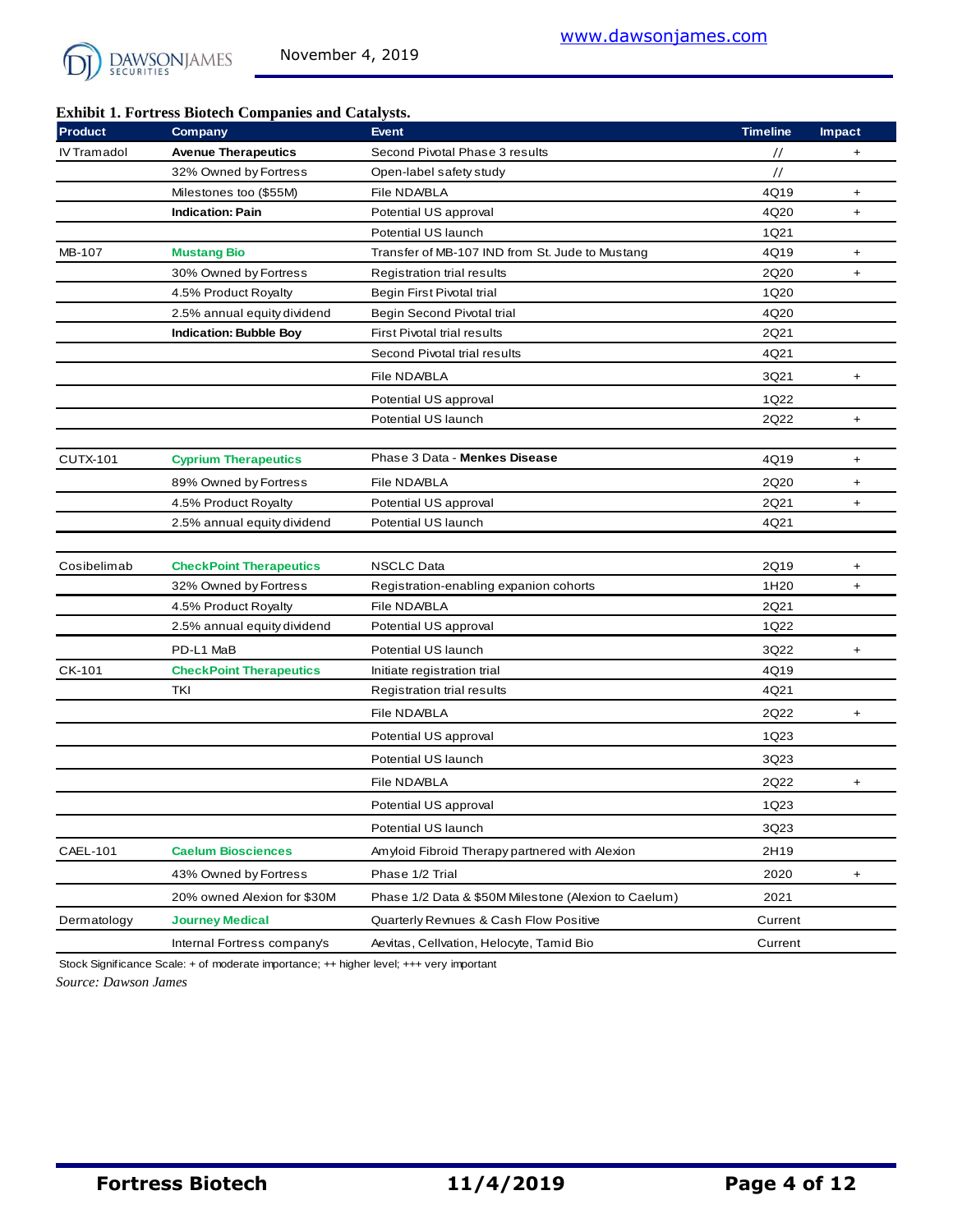#### **Model Assumptions**

- 1. We model five late-stage therapeutic products (below) and apply to each one its own probability of success factor.
- 2. Each model assumes launch timing, market share, and pricing.
- 3. Models are based on available statistics for prevalence and incidence of the target therapeutic indication.
- 4. Price is based on our understanding of the market and the duration of therapy annually.

#### **Exhibit 2. Product Models**

| <b>Avenue Therapeutics</b>                              | 2018E      | 2019E      | 2020E      | 2021E        | 2022E           | 2023E         | 2024E           | 2025E                 | 2026E                 | 2027E           | 2028E              | 2029E           | 2030E         |
|---------------------------------------------------------|------------|------------|------------|--------------|-----------------|---------------|-----------------|-----------------------|-----------------------|-----------------|--------------------|-----------------|---------------|
| IV Tramadol                                             |            |            |            |              |                 |               |                 |                       |                       |                 |                    |                 |               |
| IV pain relievers market                                | 10,000,000 | 10,010,000 | 10,020,010 | 10,030,030   | 10,040,060      | 10,050,100    | 10,060,150      | 10,070,210            | 10,080,281            | 10,090,361      | 10,100,451         | 10,110,552      | 10,120,662    |
| Cost of Therapy<br>Price Change                         |            |            |            | \$200        | \$200<br>1.0%   | \$202<br>1.0% | \$204<br>1.0%   | \$206<br>1.0%         | \$208<br>1.0%         | \$210<br>1.0%   | \$212<br>1.0%      | \$214<br>1.0%   | \$217<br>1.0% |
| Market share                                            |            |            |            | 1%           | 2%              | 4%            | 10%             | 20%                   | 30%                   | 35%             | 40%                | 45%             | 45%           |
| Patients Treated with a Course                          |            |            |            | 100,300      | 200,801         | 402.004       | 1.006.015       | 2.014.042             | 3.024.084             | 3.531.626       | 4.040.180          | 4.549.748       | 4.554.298     |
| Revenues (000)                                          |            |            |            | 20,060       | 40,160          | 81,205        | 205,247         | 415,014               | 629,375               | 742,355         | 857,747            | 975,589         | 986,330       |
| Probability of Success (Phase 3)                        |            |            |            | 70%          | 70%             | 70%           | 70%             | 70%                   | 70%                   | 70%             | 70%                | 70%             | 70%           |
| <b>Adjusted Revenues (000)</b>                          |            |            | S          | 14.042 \$    | 28.112 \$       | 56.843        | 143.673<br>-S   | 290.510<br>-S         | 440.562<br>- S        | 519.648         | 600.423 \$<br>Ŝ.   | 682.912<br>.S   | 690.431       |
| <b>Mustang Bio</b>                                      | 2018E      | 2019E      | 2020E      | 2021E        | 2022E           | 2023E         | 2024E           | 2025E                 | 2026E                 | 2027E           | 2028E              | 2029E           | 2030E         |
| MB-107 "Bubble Boy"                                     |            |            |            |              |                 |               |                 |                       |                       |                 |                    |                 |               |
| Current "Reservoir" patients (U.S. and ex-U.S. markets) |            |            |            |              | 1,050           | 1,125         | 900             | 600                   | 500                   | 575             | 475                | 375             | 275           |
| New Cases a year (U.S. and ex-U.S. markets)             |            |            |            |              | 75              | 75            | 75              | 75                    | 75                    | 75              | 75                 | 75              | 75            |
| Market Share Prevalance                                 |            |            |            |              | 10%             | 20%           | 35%             | 55%                   | 60%                   | 65%             | 70%                | 75%             | 80%           |
| Market Share New Cases                                  |            |            |            |              | 10%             | 20%           | 35%             | 55%                   | 75%                   | 85%             | 90%                | 90%             | 90%           |
| Total patients treated                                  |            |            |            |              | 113             | 240           | 341             | 371                   | 356                   | 438             | 400                | 349             | 288           |
| Cost of Therapy (one-time)                              |            |            |            |              | $$1,500,000$ \$ | 1,500,000     | 1.500.000<br>-S | 1,500,000<br>-S       | 1,500,000<br>£.       | 1,500,000       | -S<br>1,500,000 \$ | 1,500,000<br>.s | 1,500,000     |
| Revenues (M)                                            |            |            |            |              | 168,750         | 360,000       | 511.875         | 556,875               | 534,375               | 656,250         | 600,000            | 523,125         | 431,250       |
| Probability of Success (Phase 2/3)                      |            |            |            |              | 30%             | 30%           | 30%             | 30%                   | 30%                   | 30%             | 30%                | 30%             | 30%           |
| Adjusted Revenues (M)                                   |            |            |            | Ŝ.           | 50,625<br>-S    | 108,000<br>-Ś | 153,563<br>- Ś  | 167,063<br>-Ś         | 160,313<br>-Ŝ         | 196,875         | 180,000 \$<br>-Ś   | 156,938<br>.\$  | 129,375       |
| Royalty assumed                                         |            |            |            |              | 4.5%            | 4.5%          | 4.5%            | 4.5%                  | 4.5%                  | 4.5%            | 4.5%               | 4.5%            | 4.5%          |
| Royalty revenue (000)                                   |            |            |            | $\mathbf{s}$ | 2,278 \$        | 4,860 \$      | 6,910 S         | 7,518 \$              | $7,214$ \$            | 8,859 \$        | 8,100 \$           | 7,062 \$        | 5,822         |
| CheckPoint PD-L1 in NSCLC                               | 2018E      | 2019E      | 2020E      | 2021E        | 2022E           | 2023E         | 2024E           | 2025E                 | 2026E                 | 2027E           | 2028E              | 2029E           | 2030E         |
| Cosibelimab (NSCLC)                                     |            |            |            |              |                 |               |                 |                       |                       |                 |                    |                 |               |
| New cases of lung cancer/year                           |            | 228,150    | 228,150    | 228,150      | 228,150         | 228.150       | 228.150         | 228.150               | 228,150               | 228.150         | 228,150            | 228,150         | 228,150       |
| Patients - PDL1 Option                                  |            | 75%        | 75%        | 75%          | 75%             | 75%           | 75%             | 75%                   | 75%                   | 75%             | 75%                | 75%             | 75%           |
| Target patient population                               |            | 171,113    | 171,113    | 171,113      | 171,113         | 171,113       | 171.113         | 171,113               | 171,113               | 171,113         | 171,113            | 171,113         | 171,113       |
| Market share                                            |            |            |            |              |                 | E<br>1%       | 2%              | 4%                    | 6%                    | 8%              | 10%                | 12%             | 14%           |
| Patients treated                                        |            |            |            |              |                 | 1,711         | 3,422           | 6.845                 | 10,267                | 13,689          | 17,111             | 20,534          | 23,956        |
| Costs                                                   |            |            |            |              | s               | 35,000 \$     | 55,000 S        | 55,000 \$             | 55,000<br>$\mathbf s$ | 55,000 \$       | 55,000 \$          | 55,000<br>s     | 55,000        |
| Revenues ('000)                                         |            |            |            |              | \$.             | 59,889 \$     | 188,224 \$      | 376,448<br>-S         | 564,671 \$            | 752,895<br>- S  | 941,119 \$         | 1,129,343 \$    | 1,317,566     |
| Probability of Success                                  |            |            |            |              |                 | 50%           | 50%             | 50%                   | 50%                   | 50%             | 50%                | 50%             | 50%           |
| Adjusted Revenues (M)                                   |            |            |            |              | s               | 29.945<br>-S  | 94.112<br>-S    | 188,224<br>-S         | 282,336<br>- S        | 376,448<br>- \$ | 470,559 \$         | 564.671<br>- S  | 658,783       |
| Royalty assumed                                         | 4.5%       | 4.5%       | 4.5%       | 4.5%         | 4.5%            | 4.5%          | 4.5%            | 4.5%                  | 4.5%                  | 4.5%            | 4.5%               | 4.5%            | 4.5%          |
| Royalty revenue (000)                                   |            |            |            |              |                 |               | $\mathbf{s}$    | 1.348<br>$\mathbf{s}$ | $4.235$ \$            | 8.470 \$        | 12.705 \$          | 16.940 S        | 21,175        |
|                                                         |            |            |            |              |                 |               |                 |                       |                       |                 |                    |                 |               |
| <b>CheckPoint TKI in NSCLC</b>                          | 2018E      | 2019E      | 2020E      | 2021E        | 2022E           | 2023E         | 2024E           | 2025E                 | 2026E                 | 2027E           | 2028E              | 2029E           | 2030E         |

| <b>CheckPoint TKI in NSCLC</b>         | 2018E | 2019E      | 2020E      | 2021E      | 2022E      | 2023E      |            | 2024E      | 2025E           | 2026E       | 2027E           | 2028E       | 2029E         | 2030E      |
|----------------------------------------|-------|------------|------------|------------|------------|------------|------------|------------|-----------------|-------------|-----------------|-------------|---------------|------------|
| CK-101 (EGFR mutation + LC)            |       |            |            |            |            |            |            |            |                 |             |                 |             |               |            |
| New cases of lung cancer/year          |       | 228.150    | 228,150    | 228,150    | 228,150    | 228.150    | 228,150    |            | 228.150         | 228,150     | 228,150         | 228,150     | 228,150       | 228,150    |
| Total Lung Cancer Market size (M)      |       | 19,250,000 | 19,478,150 | 19,706,300 | 19,934,450 | 20,162,600 | 20,390,750 |            | 20,618,900      | 20,847,050  | 21,075,200      | 21,303,350  | 21,531,500    | 21,759,650 |
| Total NSCLC lung cancer                |       | 16,362,500 | 16,556,428 | 16,750,355 | 16.944.283 | 17,138,210 | 17,332,138 |            | 17,526,065      | 17,719,993  | 17,913,920      | 18,107,848  | 18,301,775    | 18,495,703 |
| % of patients with EGFR/NSCLC patients |       | 26%        | 26%        | 26%        | 26%        | 26%        |            | 26%        | 26%             | 26%         | 26%             | 26%         | 26%           | 26%        |
| Patients with EGFR/NSCLC patients      |       |            |            |            |            | 59,319     |            | 59,319     | 59,319          | 59,319      | 59,319          | 59,319      | 59,319        | 59,319     |
| Market share                           |       |            |            |            |            | 5%         |            | 10%        | 12%             | 14%         | 15%             | 16%         | 17%           | 18%        |
| Treated patients (000)                 |       |            |            |            |            | 2.966      |            | 5.932      | 7.118           | 8.305       | 8,898           | 9,491       | 10.084        | 10.677     |
| Cost (competition=\$15,240/month)      |       |            |            |            |            | 182.880    |            | 182,880 S  | 182,880<br>- 55 | 182,880     | 182,880<br>- 55 | 182.880 \$  | 182,880 \$    | 182,880    |
| Revenues ('000)                        |       |            |            |            |            | 542.413    | 1.084.826  |            | .301.791        | .518.756    | .627.239        | .735.721 \$ | .844.204<br>s | .952.687   |
| Probability of Success                 |       |            |            |            |            | 30%        |            | 30%        | 30%             | 30%         | 30%             | 30%         | 30%           | 30%        |
| Adjusted Revenues (000)                |       |            |            |            |            | 162.724    |            | 325.448 \$ | 390,537         | 455.627     | 488.172<br>-5   | 520.716 \$  | 553,261       | 585,806    |
| Royalty assumed                        |       |            |            |            |            | 4.5%       |            | 4.5%       | 4.5%            | 4.5%        | 4.5%            | 4.5%        | 4.5%          | 4.5%       |
| Royalty revenue (000)                  |       |            |            |            |            | 7.323 S    |            | 14.645 S   | 17.574<br>- S   | $20.503$ \$ | 21,968 \$       | 23.432 S    | 24.897 S      | 26,361     |

| <i>ivalum and all the states</i>      |       |       |       |       |              | .          | .          | .                     | .              | $\cdots$  | 1.970      | 1.070          | $\cdots$ |
|---------------------------------------|-------|-------|-------|-------|--------------|------------|------------|-----------------------|----------------|-----------|------------|----------------|----------|
| Royalty revenue (000)                 |       |       |       |       |              | 7.323S     | 14.645 S   | 17,574<br>-S          | 20,503<br>-53  | 21.968 \$ | 23.432 S   | 24,897 \$      | 26,361   |
|                                       |       |       |       |       |              |            |            |                       |                |           |            |                |          |
| <b>Cyprium Therapeutics (private)</b> | 2018E | 2019E | 2020E | 2021E | 2022E        | 2023E      | 2024E      | 2025E                 | 2026E          | 2027E     | 2028E      | 2029E          | 2030E    |
| CUTX-101 (Menkes Disease)             |       |       |       |       |              |            |            |                       |                |           |            |                |          |
| Prevalance (USA)                      | 2,720 | 2.720 | 2.720 | 2.720 | 2,720        | 2.720      | 2,720      | 2,720                 | 2.720          | 2,720     | 2,720      | 2.720          | 2,720    |
| Incidence annualy (USA)               | 3.000 | 3.000 | 3,000 | 3,000 | 3,000        | 3,000      | 3,000      | 3,000                 | 3,000          | 3,000     | 3,000      | 3,000          | 3,000    |
| Target patient population             | 2,500 | 2,500 | 2,500 | 2,500 | 2,500        | 2,500      | 2,500      | 2,500                 | 2,500          | 2,500     | 2,500      | 2,500          | 2,500    |
| Market share                          |       | 0%    | 0%    | 0%    | 10%          | 30%        | 50%        | 70%                   | 80%            | 80%       | 80%        | 80%            | 80%      |
| Patients treated                      |       |       |       |       | 250          | 750        | 1,250      | 1,750                 | 2,000          | 2,000     | 2,000      | 2,000          | 2,000    |
| Price                                 |       |       |       |       | 300,000      | 300,000    | 300,000    | 300,000               | 300,000        | 300,000   | 300,000    | 300,000        | 300,000  |
| Revenues (000)                        |       |       |       |       | 75,000       | 225,000    | 375,000    | 525,000               | 600,000        | 600,000   | 600,000    | 600,000        | 600,000  |
| Probability of Success                |       |       |       |       | 30%          | 30%        | 30%        | 30%                   | 30%            | 30%       | 30%        | 30%            | 30%      |
| Adjusted Revenues (M)                 |       |       |       |       | 22,500<br>-S | 67.500     | 112,500 \$ | 157,500               | 180,000<br>- 5 | 180,000   | 180,000 \$ | 180,000<br>- 5 | 180,000  |
| Royalty assumed                       |       |       |       | 4.5%  | 4.5%         | 4.5%       | 4.5%       | 4.5%                  | 4.5%           | 4.5%      | 4.5%       | 4.5%           | 4.5%     |
| Royalty revenue (000)                 |       |       |       | . .   | $1,013$ \$   | $3,038$ \$ | $5,063$ \$ | 7,088<br>$\mathbf{s}$ | 8,100 \$       | 8,100 \$  | 8,100 \$   | 8,100 \$       | 8,100    |

*Source: Dawson James*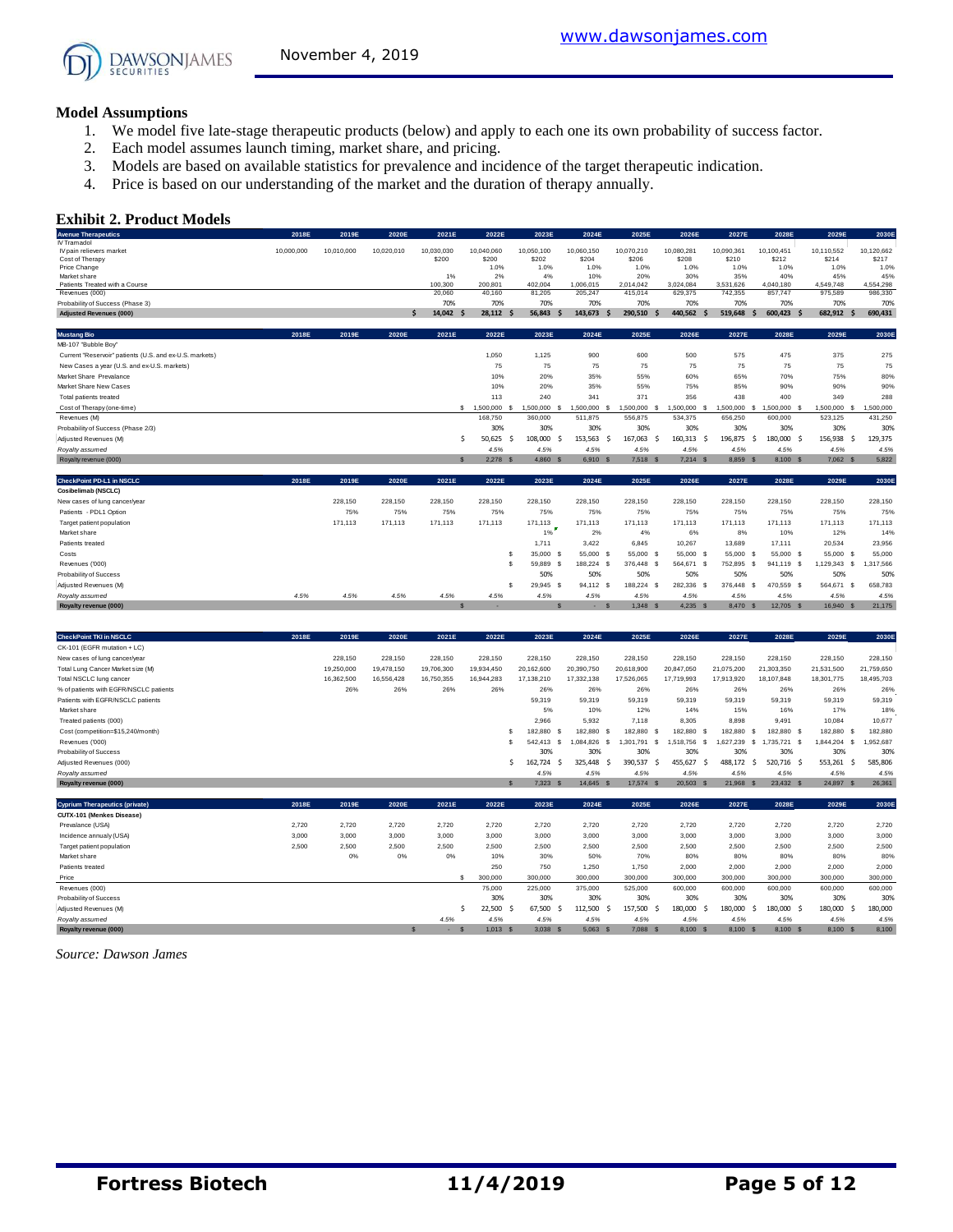**Valuation:** As we previously mentioned, Valuation is a complex discussion for Fortress. Fortress as the controlling entity reports consolidates statements. There are multiple ways to value a "platform therapeutics company" like Fortress that has majority ownership in multiple public companies with the rights to royalties and milestones, plus the company has its own internal products that are generating revenues and internal private companies that have their own therapeutic pipeline candidates. We choose to model the key products as they exist (inside and outside the company) and project them based on the ownership percentage to the Fortress income statement. We recognize that this is "a model." It is a method to forecast a future value. i.e., reporting the revenues of outside companies based on the percentage ownership, (not as a 100% consolidated entity) but we do show the consolidated expenses as they are currently reported by Fortress. We view our method as doubly conservative, that is, we cut the revenues but not the expenses. One might argue we need to assess each outside company, determine net-income, and apply valuation metrics, based on the projected value of the external company. We leave that for "others" to do, as our purpose is to determine, is their upside to Fortress based on the value of the holding in the external companies, the product royalties, the annual stock dividend, and the internal companies and P&L metrics of Fortress itself? We clearly conclude, Yes. In our model, we do separate and show our projected revenues, royalties and milestones. We model external and internal products. We then assume R&D, SG&A based on the current consolidated numbers. We project the share count as well as revenues, expenses, and ultimately net-income out to 2030. For each individual product, we make certain assumptions about timing and probability of success and apply these assumptions to our model. We apply a probability of success in our therapeutic models. This ranges from as low as just 30% to as high as 70% based on what we feel is the therapeutic risk that the product will advance. In addition to the success factor, we apply a 15% discount rate (r) in our Free Cash Flow to the Firm (FCFF), Discounted EPS (dEPS) and Sum of the Parts (SOP) models. We then average the result and round to the nearest whole number to derive our \$19.00 - 12 month price target.

#### **Exhibit 3. Free Cash Flow Model**

| 12 month price target.                 |      |
|----------------------------------------|------|
| <b>Exhibit 3. Free Cash Flow Model</b> |      |
| Average                                | 19   |
| Price Target                           | 21   |
| Year                                   | 2020 |

| DCF Valuation Using FCF (mln): |           |            |           |           |        |         |         |         |         |         |         |         |
|--------------------------------|-----------|------------|-----------|-----------|--------|---------|---------|---------|---------|---------|---------|---------|
| units ('000)                   | 2019E     | 2020E      | 2021E     | 2022E     | 2023E  | 2024E   | 2025E   | 2026E   | 2027E   | 2028E   | 2029E   | 2030E   |
| EBIT                           | (94, 843) | (122, 173) | (74, 545) | (93, 497) | 42,813 | 204,593 | 349,827 | 489,468 | 573,567 | 639,929 | 704,893 | 741,081 |
| <b>Tax Rate</b>                | 0%        | 0%         | 0%        | 0%        | 0%     | 10%     | 15%     | 18%     | 20%     | 21%     | 21%     | 21%     |
| EBIT (1-t)                     | (94, 843) | (122, 173) | (74, 545) | (93, 497) | 42,813 | 184,134 | 297,353 | 401,364 | 458,854 | 505,544 | 556,865 | 585,454 |
| CapEx                          |           |            |           |           |        |         |         |         |         |         |         |         |
| Depreciation                   |           |            |           |           |        |         |         |         |         |         |         |         |
| Change in NWC                  |           |            |           |           |        |         |         |         |         |         |         |         |
| FCF                            | (94, 843) | (122, 173) | (74, 545) | (93, 497) | 42,813 | 184,134 | 297,353 | 401,364 | 458,854 | 505,544 | 556,865 | 585,454 |
| PV of FCF                      | (109,069) | (122, 173) | (64, 822) | (70, 697) | 28,150 | 105,279 | 147,837 | 173,521 | 172,500 | 165,263 | 158,296 | 144,715 |
| Discount Rate                  | 15%       |            |           |           |        |         |         |         |         |         |         |         |
| Long Term Growth Rate          | 1%        |            |           |           |        |         |         |         |         |         |         |         |
| <b>Terminal Cash Flow</b>      | 4,223,632 |            |           |           |        |         |         |         |         |         |         |         |
| Terminal Value YE2030          | 1,044,017 |            |           |           |        |         |         |         |         |         |         |         |
| <b>NPV</b>                     | 1,881,887 |            |           |           |        |         |         |         |         |         |         |         |
| NPV-Debt                       | 9,396     |            |           |           |        |         |         |         |         |         |         |         |
| Shares out ('000)              | 89,807    | 2030E      |           |           |        |         |         |         |         |         |         |         |
| NPV Per Share                  | 21        |            |           |           |        |         |         |         |         |         |         |         |

*Source: Dawson James*

#### **Exhibit 4. Discounted-EPS Model**

| <b>Current Year</b>      | 2020 |
|--------------------------|------|
| Year of EPS              | 2030 |
| Earnings Multiple        | 10   |
| <b>Discount Factor</b>   | 15%  |
| <b>Selected Year EPS</b> | 6.19 |
| <b>NPV</b>               | 15   |

| Current Year                     | 2020                    |          |                 | Discount Rate and Earnings Multiple Varies, Year is Constant |       |       |       |       |       |
|----------------------------------|-------------------------|----------|-----------------|--------------------------------------------------------------|-------|-------|-------|-------|-------|
| Year of EPS<br>Earnings Multiple | 2030<br>10 <sup>1</sup> |          |                 | 5%                                                           | 10%   | 15%   | 20%   | 25%   | 30%   |
| Discount Factor                  | 15%                     | Earnings |                 | 3.80                                                         | 2.39  | 1.53  | 1.00  | 0.66  | 0.45  |
| Selected Year EPS                | \$<br>6.19              | Multiple | 5               | 19.00                                                        | 11.93 | 7.65  | 5.00  | 3.32  | 2.24  |
| <b>NPV</b>                       | 15                      |          | 10 <sub>1</sub> | 37.99                                                        | 23.86 | 15.30 | 9.99  | 6.64  | 4.49  |
|                                  |                         |          | 15              | 56.99                                                        | 35.79 | 22.95 | 14.99 | 9.97  | 6.73  |
|                                  |                         |          | 20              | 75.99                                                        | 47.72 | 30.59 | 19.99 | 13.29 | 8.98  |
|                                  |                         |          | 25              | 94.98                                                        | 59.65 | 38.24 | 24.99 | 16.61 | 11.22 |
|                                  |                         |          | 30              | 113.98                                                       | 71.58 | 45.89 | 29.98 | 19.93 | 13.47 |
|                                  |                         |          | 35              | 132.97                                                       | 83.51 | 53.54 | 34.98 | 23.26 | 15.71 |

 *Source: Dawson James*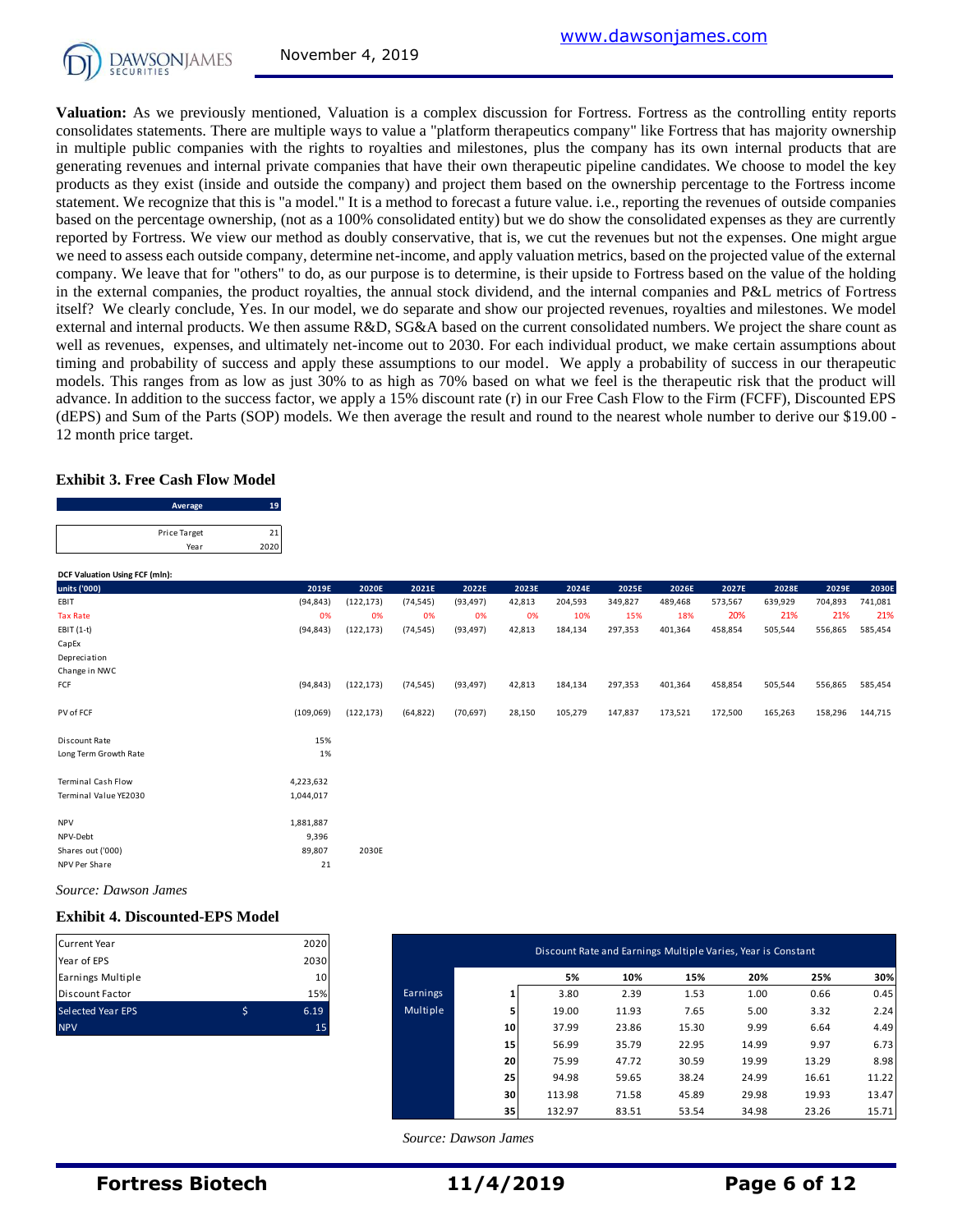

**Exhibit 5. Sum-of-the-Parts Model**

| <b>Fortress Biotech</b>                 | LT Gr | Discount<br>Rate | Yrs to Peak    | % Success | Peak Sales<br>(MM's) | <b>Term Val</b> |
|-----------------------------------------|-------|------------------|----------------|-----------|----------------------|-----------------|
| <b>Avenue Tramadol IV (Pain)</b>        | 1%    | 15%              | $\overline{4}$ | 70%       | \$986                | \$7,045         |
| <b>NPV</b>                              |       |                  |                |           |                      | \$9.5           |
| Mustang MB-107 (bubble Boy)             | 1%    | 15%              | $\overline{3}$ | 70%       | \$431                | \$3,080         |
| <b>NPV</b>                              |       |                  |                |           |                      | \$4.8           |
| Cyprium CUTX-101 (Menke's Disease)      | 1%    | 30%              | $\overline{4}$ | 70%       | \$600                | \$2,069         |
| <b>NPV</b>                              |       |                  |                |           |                      | \$2             |
| <b>CheckPoint Cosibelimab (PD-L1)</b>   | 1%    | 30%              | $\overline{4}$ | 70%       | \$1,318              | \$4,543         |
| <b>NPV</b>                              |       |                  |                |           |                      | \$4             |
| <b>CheckPoint CK-101 (TRK)</b>          | 1%    | 30%              | $\overline{4}$ | 70%       | \$1,953              | \$6,733         |
| <b>NPV</b>                              |       |                  |                |           |                      | \$5.6           |
| Net Margin (Products)                   |       |                  |                |           |                      | 30%             |
| MM Shrs OS (2030E)                      |       |                  |                |           |                      | 89              |
| <b>Product Total NPV</b>                |       |                  |                |           |                      | \$20            |
| <b>Product Royalties NPV</b>            | 1%    | 15%              | $\overline{4}$ | 70%       | \$132                | \$944           |
| <b>NPV</b>                              |       |                  |                |           |                      | \$1.3           |
| NPV - Royalties & Products              |       |                  |                |           |                      | \$21.1          |
| <b>Milestones</b>                       | 1%    | 15%              | $\overline{4}$ | 70%       | \$50                 | \$357           |
| <b>NPV</b>                              |       |                  |                |           |                      | \$0.5           |
| NPV - Royalties & Products & Milestones |       |                  |                |           |                      | \$21.6          |

*Source: Dawson James*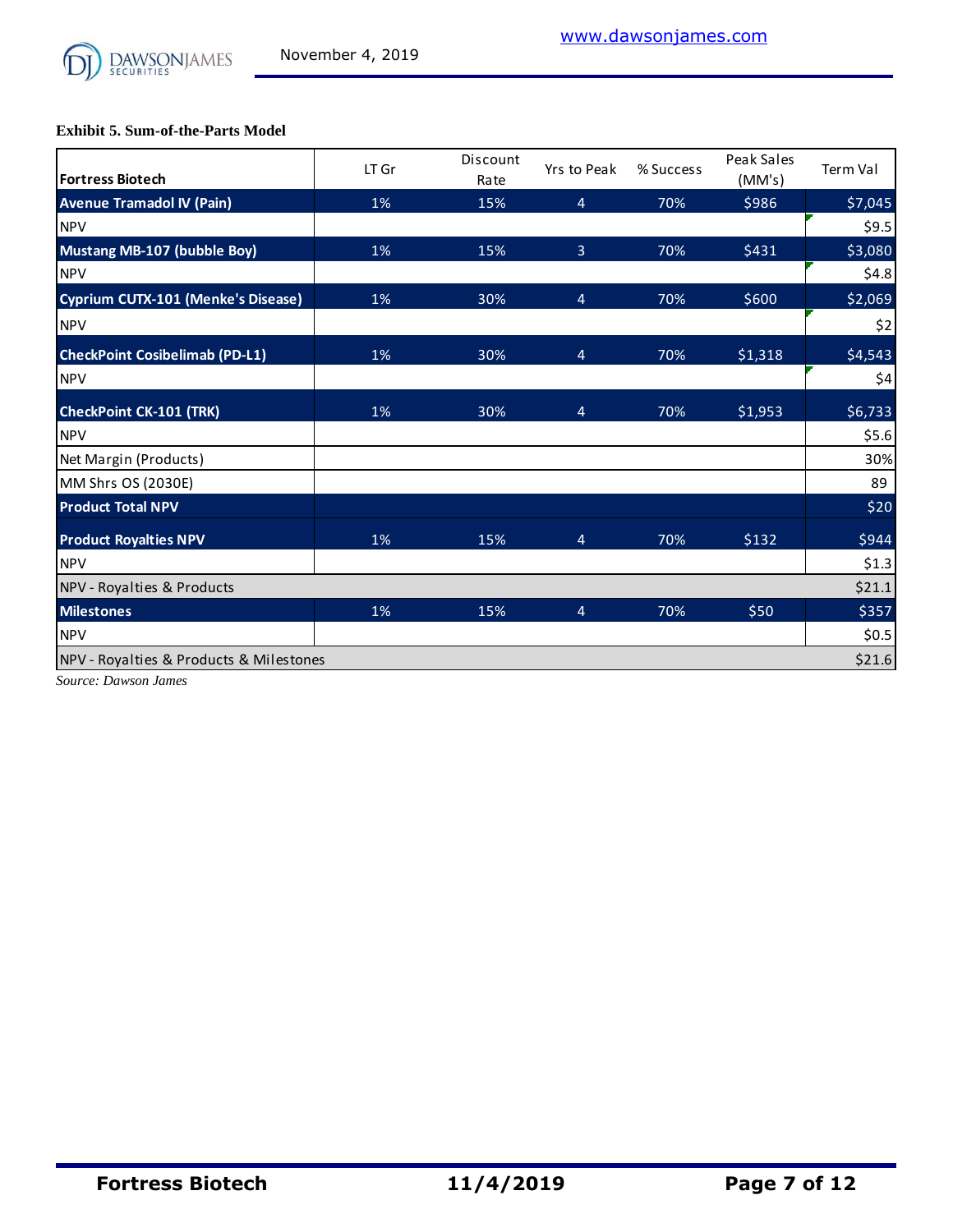

### **Exhibit 6. Income Statement**

|                                                                     | 1Q19A        | 2Q19A        | 3Q19E        | 4Q19E        | 2019E          | 2020E        | 2021E                    | 2022E            | 2023E                          | 2024E         | 2025E                | 2026E         | 2027E          | 2028E              | 2029E                  | 2030E          |
|---------------------------------------------------------------------|--------------|--------------|--------------|--------------|----------------|--------------|--------------------------|------------------|--------------------------------|---------------|----------------------|---------------|----------------|--------------------|------------------------|----------------|
| Probability Revenue Forecast: ('000)                                |              |              |              |              |                |              |                          |                  |                                |               |                      |               |                |                    |                        |                |
| Avenue Therapeutics: IV Tramadol end use sales                      |              |              |              |              |                |              | \$14,042                 | s.<br>28.112     | 56,843<br>$\mathbf{s}$         | s.<br>143,673 | s.<br>290,510        | s.<br>440.562 | \$<br>519,648  | 600,423            | 682,912<br>\$          | 690,431        |
| Percent Owned by Fortress                                           | 32%          | 32%          | 32%          | 32%          | 32%            | 32%          | 32%                      | 32%              | 32%                            | 32%           | 32%                  | 32%           | 32%            | 32%                | 32%                    | 32%            |
| <b>Revenues Atributed back to Fortress</b>                          |              |              |              |              |                |              | 4,493                    | 8,996            | 18,190                         | 45,975        | 92,963               | 140,980       | 166,288        | 192,135            | 218,532                | 220,938        |
| Mustang Bio - Bubble Boy (MB-107)                                   |              |              |              |              |                |              |                          | 50,625<br>\$     | 108.000<br>s.                  | 153,563       | 167.063<br>s.        | 160,313<br>s. | 196,875<br>\$  | 180.000            | 156,938<br>\$          | 129,375        |
| Percent Owned by Fortress                                           | 30%          | 30%          | 30%          | 30%          | 30%            | 30%          | 30%                      |                  |                                | 30%           | 30 <sup>o</sup>      | 30%           | 30%            | 30%                | 30%                    | 30%            |
|                                                                     |              |              |              |              |                |              |                          | 30%              | 30%                            |               |                      |               |                |                    |                        |                |
| <b>Revenues Atributed back to Fortress</b>                          | $\mathbf{0}$ | $\mathbf{0}$ | $\bf{0}$     | $\mathbf{0}$ | - 0            | $\mathbf{0}$ |                          | 15,188           | 32,400                         | 46,069        | 50,119               | 48,094        | 59,063         | 54,000             | 47,081                 | 38,813         |
| Cyprium - CUTX-101 - Menkes Disease                                 |              |              |              |              |                |              | $\overline{\phantom{a}}$ | 22,500           | 67.500<br>- \$                 | 112.500<br>\$ | 157.500<br>s.        | s.<br>180.000 | \$<br>180.000  | 180.000            | 180.000<br>\$          | 180,000        |
| Percent Owned by Fortress                                           | 89%          | 89%          | 89%          | 89%          | 89%            | 89%          | 89%                      | 89%              | 89%                            | 89%           | 89%                  | 89%           | 89%            | 89%                | 89%                    | 89%            |
| <b>Revenues Atributed back to Fortress</b>                          | $\mathbf{0}$ | $\mathbf{0}$ | $\mathbf{0}$ | $\mathbf{0}$ |                |              |                          | 20,025           | 60.075                         | 100,125       | 140.175              | 160.200       | 160.200        | 160.200            | 160,200                | 160,200        |
| CheckPoint (Cosibelimab PD-L1)                                      |              |              |              |              |                |              |                          | $\sim$           | 29,945<br>\$.                  | 94,112        | 188,224<br>\$        | 282,336<br>s. | 376,448<br>\$  | 470,559            | 564,671<br>\$          | 658,783<br>ικ  |
| Percent Owned by Fortress                                           | 32%          | 32%          | 32%          | 32%          | 32%            | 32%          | 32%                      | 32%              | 32%                            | 32%           | 329                  | 32%           | 32%            | 32%                | 32%                    | 32%            |
| <b>Revenues Atributed back to Fortress</b>                          |              |              |              |              |                |              |                          |                  | 9.582                          | 30.116        | 60.232               | 90.347        | 120.463        | 150.579            | 180.695                | 210,811        |
|                                                                     |              |              | $\sim$       | ٠            |                | . .          | ۰.                       | ٠                |                                |               |                      |               |                |                    |                        |                |
| CK-101 end use sales                                                |              |              |              |              |                |              |                          |                  | 162,724<br>Ŝ                   | 325,448       | 390,537<br>¢         | 455,627<br>s. | 488,172<br>\$. | 520,716            | 553,261                | 585,806        |
| Percent Owned by Fortress                                           | 32%          | 32%          | 32%          | 32%          | 32%            | 32%          | 32%                      | 32%              | 32%                            | 32%           | 32%                  | 32%           | 32%            | 32%                | 32%                    | 32%            |
| <b>Revenues Atributed back to Fortress</b>                          |              |              |              |              |                |              |                          |                  | 52.072                         | 104.143       | 124.972              | 145,801       | 156.215        | 166.629            | 177.044                | 187,458        |
| Journey Medical Corporation (Dermatology)                           | 6,477        | 6,477        | 6,452        | 8,645        | 28,051         | 33,661       | 30,295                   | 33,325           | 36,657                         | 40,323        | 44,355               | 48,791        | 53,670         | 59,037             | 64,941                 | 71,435         |
| Percent Owned by Fortress                                           | 100%         | 100%         | 100%         | 100%         | 100%           | 100%         | 100%                     | 100%             | 100%                           | 100%          | 100%                 | 100%          | 100%           | 100%               | 100%                   | 100%           |
| <b>Revenues Atributed back to Fortress</b>                          | 6,477        | 8,199        | 8,000        | 8,000        | 30,676         | 33,661       | 30,295                   | 33,325           | 36,657                         | 40,323        | 44,355               | 48,791        | 53,670         | 59,037             | 64,941                 | 71,435         |
|                                                                     |              |              |              |              |                |              |                          |                  |                                |               |                      |               |                |                    |                        |                |
| Other Revenue Back to Fortress                                      |              | 1,051        | 1,000        | 1,000        | 3,051          | 3,356        | 3,692                    | 4,061            | 4,467                          | 4,914         | 5,405                | 5,946         | 6,540          | 7,194              | 7,914                  | 8,705          |
| <b>Fortress Revenues (consolidated)</b>                             | 6.477        | 9.250        | 9.000        | 9.000        | 33.728         | 37.019       | 38.482                   | 81.594           | 213.443                        | 371.665       | 518.221              | 640,158       | 722,438        | 789,775            | 856,406                | 898.359        |
|                                                                     |              |              |              |              |                |              |                          |                  |                                |               |                      |               |                |                    |                        |                |
|                                                                     |              |              |              |              |                |              |                          |                  |                                |               |                      |               |                |                    |                        |                |
| Avenue Therapeutic (IV Tramadol) Royalties (4.5% on sales > \$325M) |              |              |              |              |                |              |                          |                  |                                |               |                      | 19,825        | \$<br>23,384   | 27,019             | 30,731<br>£.           | 31,069<br>l \$ |
| Associate Milestones                                                |              |              |              |              |                |              | \$55,000                 |                  |                                |               |                      |               |                |                    |                        |                |
|                                                                     |              |              |              |              |                |              |                          |                  |                                |               |                      |               |                |                    |                        |                |
|                                                                     |              |              |              |              |                |              |                          |                  |                                |               |                      |               |                |                    |                        |                |
| Mustang Bio - Bubble Boy (MB-107) Prob. Adj. Royalties - 4.5%       |              |              |              |              |                |              |                          | \$<br>$2,278$ \$ | 4,860                          | \$6,910.31    | 7,518<br>$\mathbf s$ | 7,214<br>S.   | 8,859<br>\$    | 8,100              | 7,062<br>$\mathbf{s}$  | 5,822<br>l \$  |
| <b>Associate Milestones</b>                                         |              |              |              |              |                |              |                          |                  |                                |               |                      |               |                |                    |                        |                |
|                                                                     |              |              |              |              |                |              |                          |                  |                                |               |                      |               |                |                    |                        |                |
| Cyprium - CUTX-101 Menke's Disease - Prob. Adj. Royalties - 4.5%    |              |              |              |              |                |              |                          | 1,013<br>S.      | 3,038<br>l S                   | \$<br>5,063   | 7,088<br>\$          | 8,100<br>£.   | \$<br>8,100    | 8,100              | 8,100<br>£.            | 8,100<br>l SS  |
| Associate Milestones                                                |              |              |              |              |                |              |                          |                  |                                |               |                      |               |                |                    |                        |                |
|                                                                     |              |              |              |              |                |              |                          |                  |                                |               |                      |               |                |                    |                        |                |
|                                                                     |              |              |              |              |                |              |                          |                  |                                |               |                      |               |                |                    |                        |                |
| CheckPoint (Cosibelmab PD-L1) - Prob. Adj. Royalties - 4.5%         |              |              |              |              |                |              |                          | £.               | \$<br>$\overline{\phantom{a}}$ | -S            | 1,348<br>S           | 4,235<br>£.   | 8,470<br>\$    | 12,705<br><b>S</b> | 16,940<br>$\mathbf{s}$ | 21,175<br>l \$ |
| Associate Milestones                                                |              |              |              |              |                |              |                          |                  |                                |               |                      |               |                |                    |                        |                |
|                                                                     |              |              |              |              |                |              |                          |                  |                                |               |                      |               |                |                    |                        |                |
| CheckPoint (CK-101 - TKI) - Prob. Adj. Royalties - 4.5%             |              |              |              |              |                |              |                          |                  | S<br>7,323                     | S<br>14,645   | 17,574<br>S          | 20,503<br>S   | 21,968<br>\$   | 23,432             | 24,897<br>\$.          | 26,361<br>- \$ |
| <b>Associate Milestones</b>                                         |              |              |              |              |                |              |                          |                  |                                |               |                      |               |                |                    |                        |                |
|                                                                     |              |              |              |              |                |              | 55,000                   | 3.291            | 15.220                         |               | 33.527               | 59.878        |                | 79.356             |                        | 92.528         |
| <b>Total Royalties &amp; Milestones</b>                             |              |              | n.           | 14           | $\sim$         | ×.           |                          |                  |                                | 26,618        |                      |               | 70,781         |                    | 87,730                 |                |
| <b>Expenses:</b>                                                    |              |              |              |              |                |              |                          |                  |                                |               |                      |               |                |                    |                        |                |
| <b>Fortress</b>                                                     |              |              |              |              |                |              |                          |                  |                                |               |                      |               |                |                    |                        |                |
| Costs of Goods Sold (Journey Medical)                               | 1,884        | 2,386        | 1,479        | 682          | 6,431          | 6,732        | 6,059                    | 6,665            | 7,331                          | 8,065         | 8,871                | 9,758         | 10,734         | 11,807             | 12,988                 | 14,287         |
| %COGS                                                               | 29%          | 26%          | 23%          | 8%           | 23%            | 20%          | 20%                      | 20%              | 20%                            | 20%           | 20 <sup>o</sup>      | 20%           | 20%            | 20%                | 20%                    | 20%            |
| Research and Development                                            | 23,273       | 18,511       | 19,000       | 18,000       | 78,784         | 82,723       | 86,859                   | 91,202           | 95,762                         | 100,551       | 105,578              | 110,857       | 116,400        | 122,220            | 128,331                | 134,747        |
|                                                                     |              |              |              | 2,624        | 4,253          | 8,000        | 12,000                   | 16,000           | 16,800                         | 17,640        | 18,522               | 19,448        | 20,421         | 21,442             | 22,514                 |                |
| Research and Development- licenses acquired                         | 450          | 200          | 978          |              |                |              |                          |                  |                                |               |                      |               |                |                    |                        | 23,639         |
| General and Administrative                                          | 13,478       | 13,443       | 12,889       | 16,229       | 56.040         | 57,160       | 58.304                   | 59,470           | 60.659                         | 61,872        | 63,110               | 64.372        | 65.659         | 66,972             | 68.312                 | 69,678         |
| <b>Total Operating expenses (consolidated)</b>                      | 39.085       | 34.540       | 34.346       | 37.536       | 145,507        | 154,616      | 163.222                  | 173.337          | 180.553                        | 188,127       | 196.081              | 204,435       | 213.214        | 222.441            | 232.144                | 242,352        |
| <b>Operating Income (Loss)</b>                                      | (29, 835)    | (25, 290)    | (25, 346)    | (28, 536)    | (109, 006)     | (117, 597)   | (69, 740)                | (88, 452)        | 48,110                         | 210,156       | 355,667              | 495,601       | 580,006        | 646,690            | 711,991                | 748,535        |
|                                                                     |              |              |              |              |                |              |                          |                  |                                |               |                      |               |                |                    |                        |                |
| Interest income (expense), net                                      | 438          | 779          |              |              | 1,217          | 1,278        | 1,342                    | 1,409            | 1,479                          | 1,553         | 1,631                | 1,712         | 1,798          | 1,888              | 1,982                  | 2,081          |
| Interest expense and financing fee                                  | (2,469)      | (3, 106)     |              |              | (5, 575)       | (5,854)      | (6, 146)                 | (6, 454)         | (6.776)                        | (7, 115)      | (7, 471)             | (7, 845)      | (8,237)        | (8,649)            | (9,081)                | (9,535)        |
| Change in FV of derivative liability                                |              |              |              |              |                |              |                          |                  |                                |               |                      |               |                |                    |                        |                |
| Change in FV of subsidiary convertible note                         |              |              |              |              |                |              |                          |                  |                                |               |                      |               |                |                    |                        |                |
| Change in FV of investments                                         |              |              |              |              |                |              |                          |                  |                                |               |                      |               |                |                    |                        |                |
| Gain on deconsolidation of Caelum                                   | 18,384       | 137          |              |              | 18,521         |              |                          |                  |                                |               |                      |               |                |                    |                        |                |
| <b>Total Other Income</b>                                           | 16,353       | (2, 190)     |              |              | 14,163         | (4,576)      | (4, 805)                 | (5,045)          | (5,297)                        | (5, 562)      | (5,840)              | (6, 132)      | (6, 439)       | (6, 761)           | (7,099)                | (7, 454)       |
|                                                                     | (13.482)     | (27, 480)    | (25, 346)    | (28.536)     | (94, 843)      | (122, 173)   | (74.545)                 | (93.497)         | 42.813                         | 204.593       | 349.827              | 489.468       | 573.567        | 639.929            | 704.893                | 741.081        |
| Pretax Income (loss from continuing operations)                     |              |              |              |              |                |              |                          |                  |                                |               |                      |               |                |                    |                        |                |
| Income Tax Benefit (Provision)                                      |              |              |              |              |                |              |                          |                  |                                | 20,459        | 52,474               | 88,104        | 114,713        | 134,385            | 162,125                | 185,270        |
| <b>Tax Rate</b>                                                     |              | 0%           |              |              | O <sup>s</sup> |              |                          | $\alpha$         |                                |               | 15                   |               |                | 21                 | 23                     |                |
| <b>GAAP Net Income (Loss)</b>                                       | (13, 482)    | (27, 480)    | (25, 346)    | (28, 536)    | (94, 843)      | (122, 173)   | (74, 545)                | (93, 497)        | 42,813                         | 184,134       | 297,353              | 401,364       | 458,854        | 505,544            | 542,767                | 555,811        |
|                                                                     |              |              |              |              |                |              |                          |                  |                                |               |                      |               |                |                    |                        |                |
| Less: net loss attributable to non-controlling interests            | 17,647       | 14,382       |              |              | 32,029         |              |                          |                  |                                |               |                      |               |                |                    |                        |                |
| Net Income (loss) attributable to common stockholders               | 4,165        | (13,098)     | (25, 346)    | (28, 536)    | (62.814)       | (122, 173)   | (74, 545)                | (93.497          | 42.813                         | 184,134       | 297,353              | 401,364       | 458,854        | 505.544            | 542,767                | 555,811        |
| <b>GAAP-EPS</b>                                                     | 0.09         | (0.24)       | (0.47)       | (0.53)       | (1.16)         | (1.91)       | (1.00)                   | (1.25)           | 0.57                           | 2.45          | 3.94                 | 5.30          | 6.03           | 6.62               | 7.08                   | 7.22           |
|                                                                     |              |              |              |              |                |              |                          |                  |                                |               |                      |               |                |                    |                        |                |
| GAAP-EPS (Dil)                                                      | 0.07         | (0.20)       | (0.38)       | (0.43)       | (0.95)         | (1.60)       | (0.86)                   | (1.07)           | 0.49                           | 2.10          | 3.38                 | 4.54          | 5.17           | 5.67               | 6.07                   | 6.19           |
| Wgtd Avg Shrs (Bas) - '000s                                         | 48,507       | 53,726       | 53,780       | 53,834       | 52,462         | 63,983       | 74,255                   | 74,552           | 74,851                         | 75,151        | 75,452               | 75,754        | 76,057         | 76,362             | 76,668                 | 76,975         |
| Wgtd Avg Shrs (Dil) - '000s                                         | 63.811       | 66,000       | 66.066       | 66.132       | 65.502         | 76.313       | 86.633                   | 86.980           | 87.329                         | 87.679        | 88,030               | 88,383        | 88.737         | 89.092             | 89.449                 | 89.807         |
| Source: Dawson James                                                |              |              |              |              |                |              |                          |                  |                                |               |                      |               |                |                    |                        |                |
|                                                                     |              |              |              |              |                |              |                          |                  |                                |               |                      |               |                |                    |                        |                |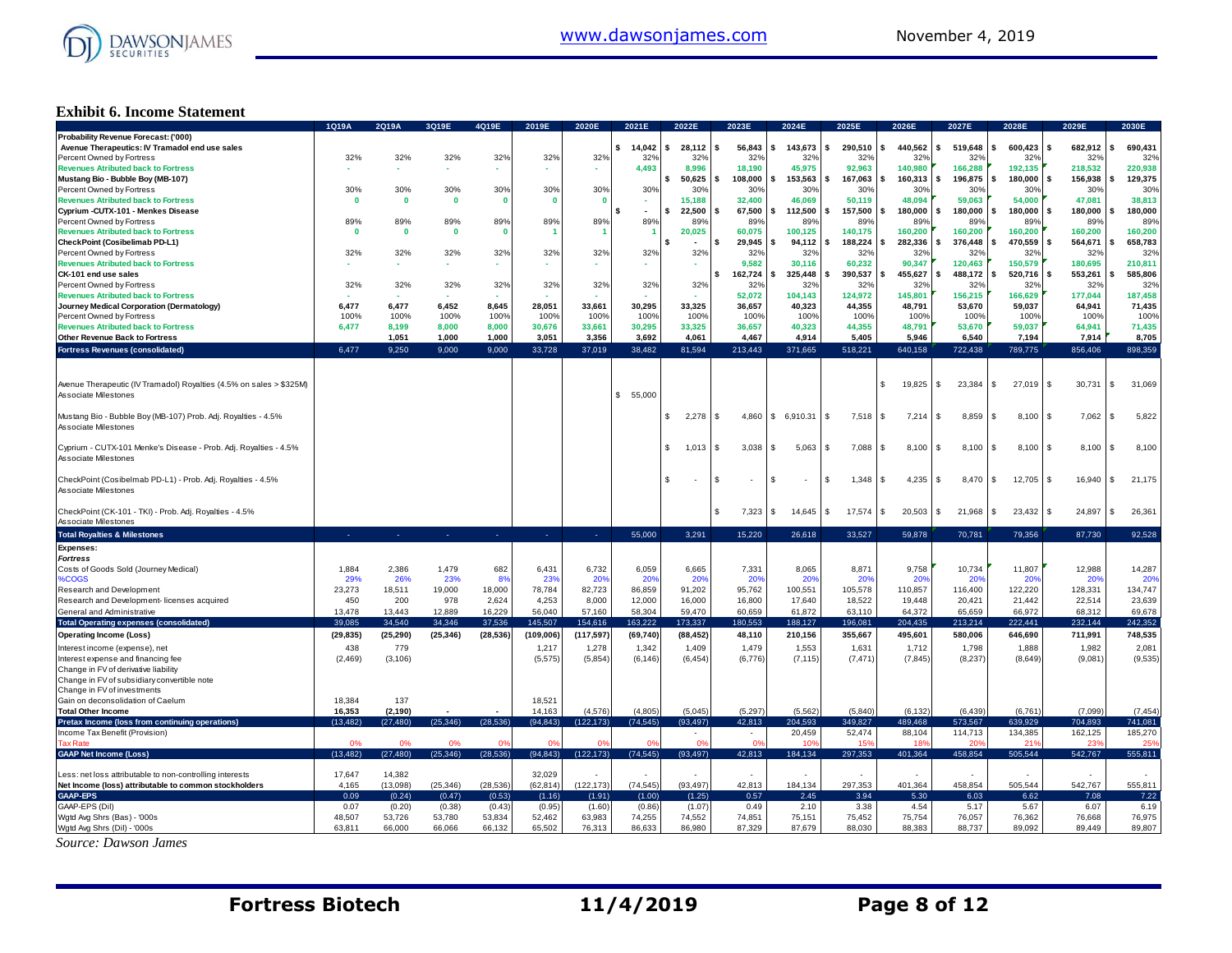

#### **Risk Analysis**

In addition to the typical risks associated with development stage specialty pharmaceutical companies, potential risks specific to Fortress Biotech are as follows:

**Financial risk.** The company may need to raise capital in the marketplace in order to successfully push their products into the next phase, and there can be no assurances that the company will be able to successfully raise capital and or do so, on favorable terms.

**Clinical and regulatory risk**. Lead products must start and complete clinical trials. Trials may not produce results sufficient for regulatory approval.

**Partnership risk.** Fortress Biotech may seek partnerships for clinical development support and commercialization. We have no specific knowledge of any discussions with possible partners today, and there can be no assurances that the company will be able to secure a favorable partnership.

**Commercial risk.** There are no assurances that the company will be able to secure favorable pricing, commercially launch products, and achieve significant market share to become profitable.

**Legal and intellectual property risk.** The company may have to defend its patents and technical know-how, and there can be no assurances that the patents will not be infringed or will be held as valid if challenged, and or that the company may infringe on third party's patents.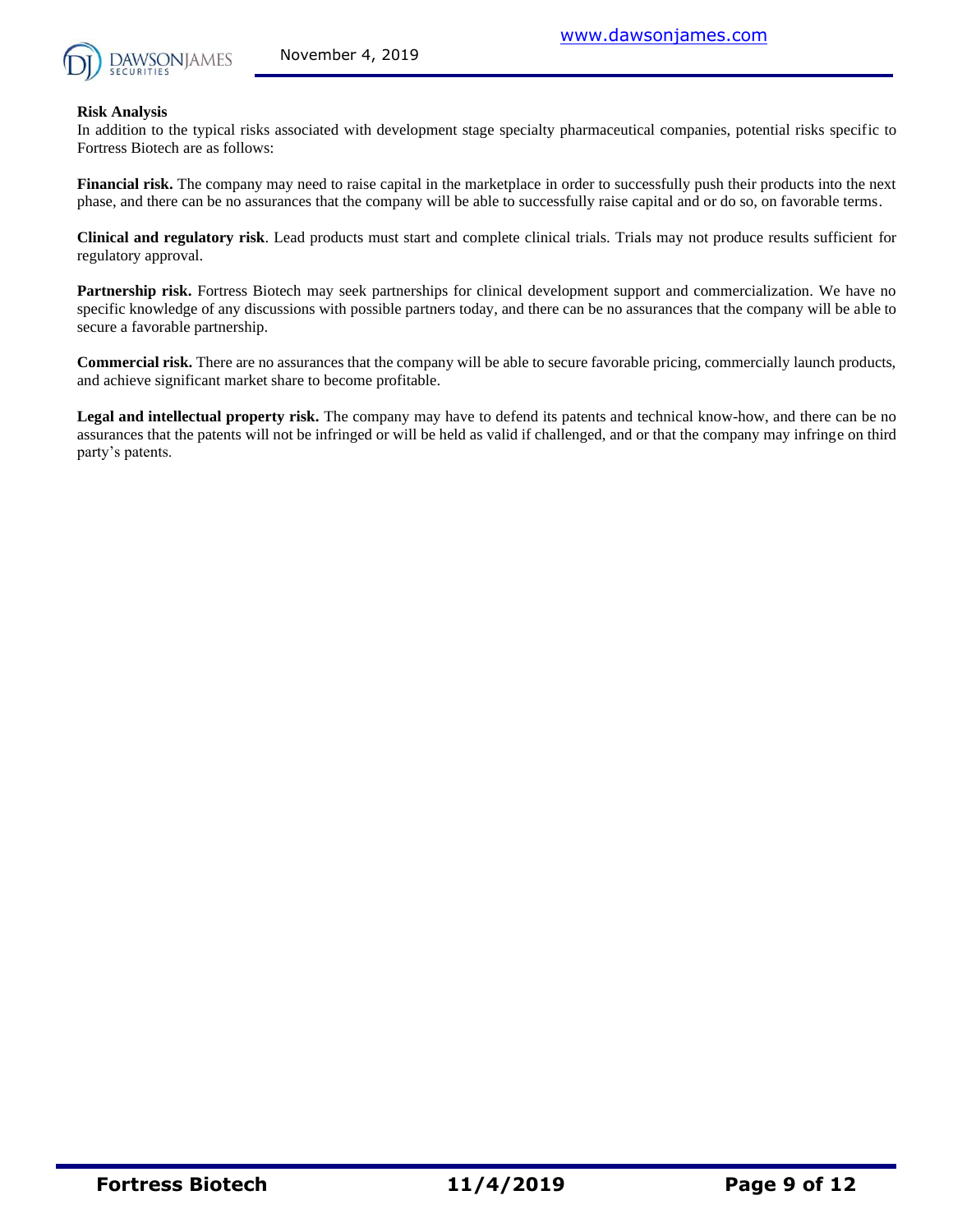Companies mentioned in this report: Alexion (ALXN/NASDAQ)-Not covered. InvaGen Pharmaceuticals – (Private). St. Jude Children's Research Hospital (Private). Mustang Bio (MBIO/NASDAQ) – Not covered. Checkpoint Therapeutics (CKPT/NASDAQ) – Not covered. Avenue Therapeutics (ATXI/ NASDAQ) – Not covered. Caelum Biosciences (Private). Journey Medical Corporation (internal Fortress company). Cyprium Therapeutics (Private).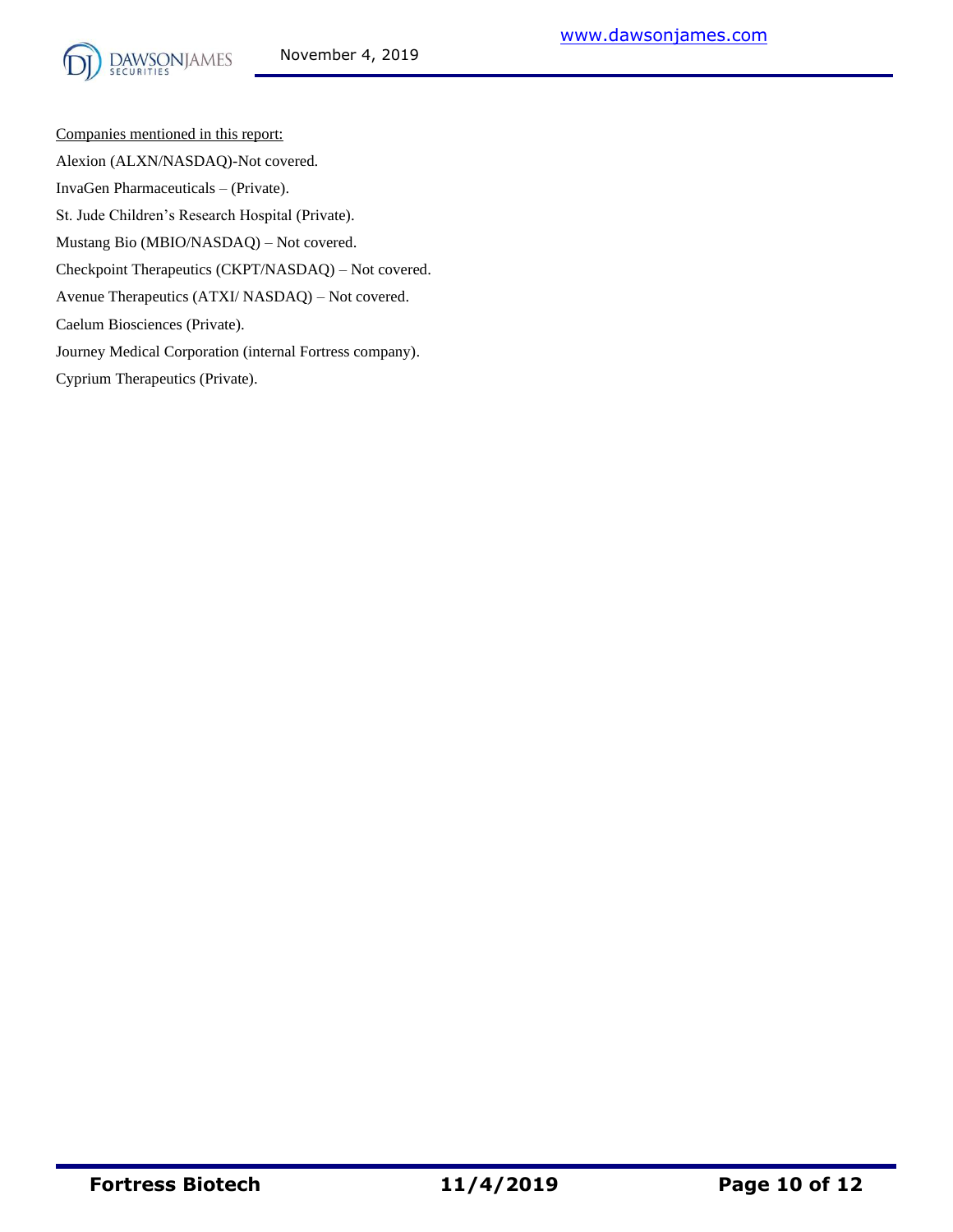

#### **Price Chart:**

Price target and rating changes over the past three years:



Initiated – Buy August 26, 2019 Price Target \$19.00 Update – Buy September 17, 2019 Price Target \$19.00 Update – Buy November 4, 2019 Price Target \$19.00

Dawson James Securities, Inc. (the "Firm") is a member of the Financial Industry Regulatory Authority ("FINRA") and the Securities Investor Protection Corporation ("SIPC").

The Firm does not make a market in the securities of the subject company(s). The Firm has NOT engaged in investment banking relationships with FBIO in the prior twelve months, as a manager or co-manager of a public offering and has NOT received compensation resulting from those relationships. The Firm may seek compensation for investment banking services in the future from the subject company(s). The Firm has received other compensation from the subject company(s) in the last 12 months for services unrelated to managing or co-managing of a public offering.

Neither the research analyst(s) whose name appears on this report nor any member of his (their) household is an officer, director or advisory board member of these companies. The Firm and/or its directors and employees may own securities of the company(s) in this report and may increase or decrease holdings in the future. As of October 31, 2019, the Firm as a whole did not beneficially own 1% or more of any class of common equity securities of the subject company(s) of this report. The Firm, its officers, directors, analysts or employees may effect transactions in and have long or short positions in the securities (or options or warrants related to those securities) of the company(s) subject to this report. The Firm may effect transactions as principal or agent in those securities.

Analysts receive no direct compensation in connection with the Firm's investment banking business. All Firm employees, including the analyst(s) responsible for preparing this report, may be eligible to receive non-product or service specific monetary bonus compensation that is based upon various factors, including total revenues of the Firm and its affiliates as well as a portion of the proceeds from a broad pool of investment vehicles consisting of components of the compensation generated by investment banking activities, including but not limited to shares of stock and/or warrants, which may or may not include the securities referenced in this report.

Although the statements in this report have been obtained from and are based upon recognized statistical services, issuer reports or communications, or other sources that the Firm believes to be reliable, we cannot guarantee their accuracy. All opinions and estimates included in this report constitute the analyst's judgment as of the date of this report and are subject to change without notice.